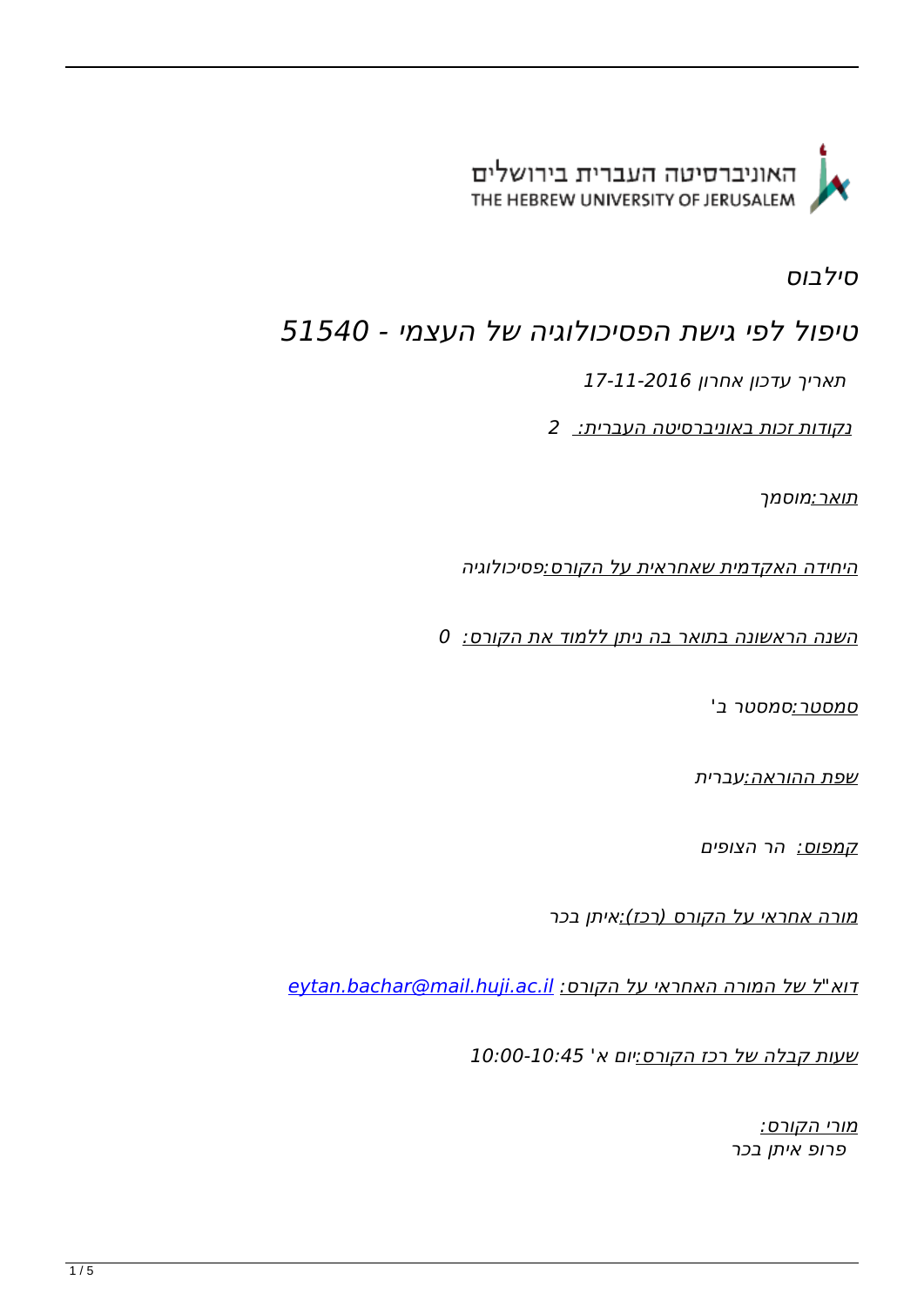*תאור כללי של הקורס: במהלך הקורס תסקר התפתחותה של הפסיכולוגיה של העצמי מתוך התיאוריות הפסיכואנליטיות שקדמו לה. תלמד העמדה הטיפולית המיוחדת*

*של המטפל ואופן ההקשבה הייחודיים לגישה זו.* 

*מטרות הקורס: לצייד את התלמיד ביכולת לישם את תיאוריית הפסיכולוגיה של העצמי לניהול טיפול קליני.* 

 *תוצרי למידה*

 *בסיומו של קורס זה, סטודנטים יהיו מסוגלים:*

 *לזהות את התרומה הייחודית של הפסיכולוגיה של העצמי מעבר למודלים הפסיכואנליטיים שקדמו לו.*

 *לאפיין את העמדה התרפויטית המיוחדת של התרפיסט המטפל בשיטת הפסיכולוגיה של העצמי.*

 *להיות מסוגל להציע התערבות בגישת הפסיכולוגיה של העצמי.*

 *להיות למסוגל לנתח פגישות טיפוליות מנקודת המבט של פסיכולוגית העצמי.*

*לנתח את ההעברה מנקודת המבט של פסיכולוגית העצמי.* 

*דרישות נוכחות (%): 80* 

*שיטת ההוראה בקורס:הרצאה* 

*רשימת נושאים / תכנית הלימודים בקורס: Heinz Kohut* S self psychology

*Optimal Responsiveness and the Therapeutic Process* 

**The Bipolar self** 

The thwarted need to grow: clinical-theoretical issues in the selfobject *.transferences*

*Selfobject Transferences and the Process of Working Through* 

*Narcissism and neurosis--an opportunity for integration in psychoanalytic theory* and technique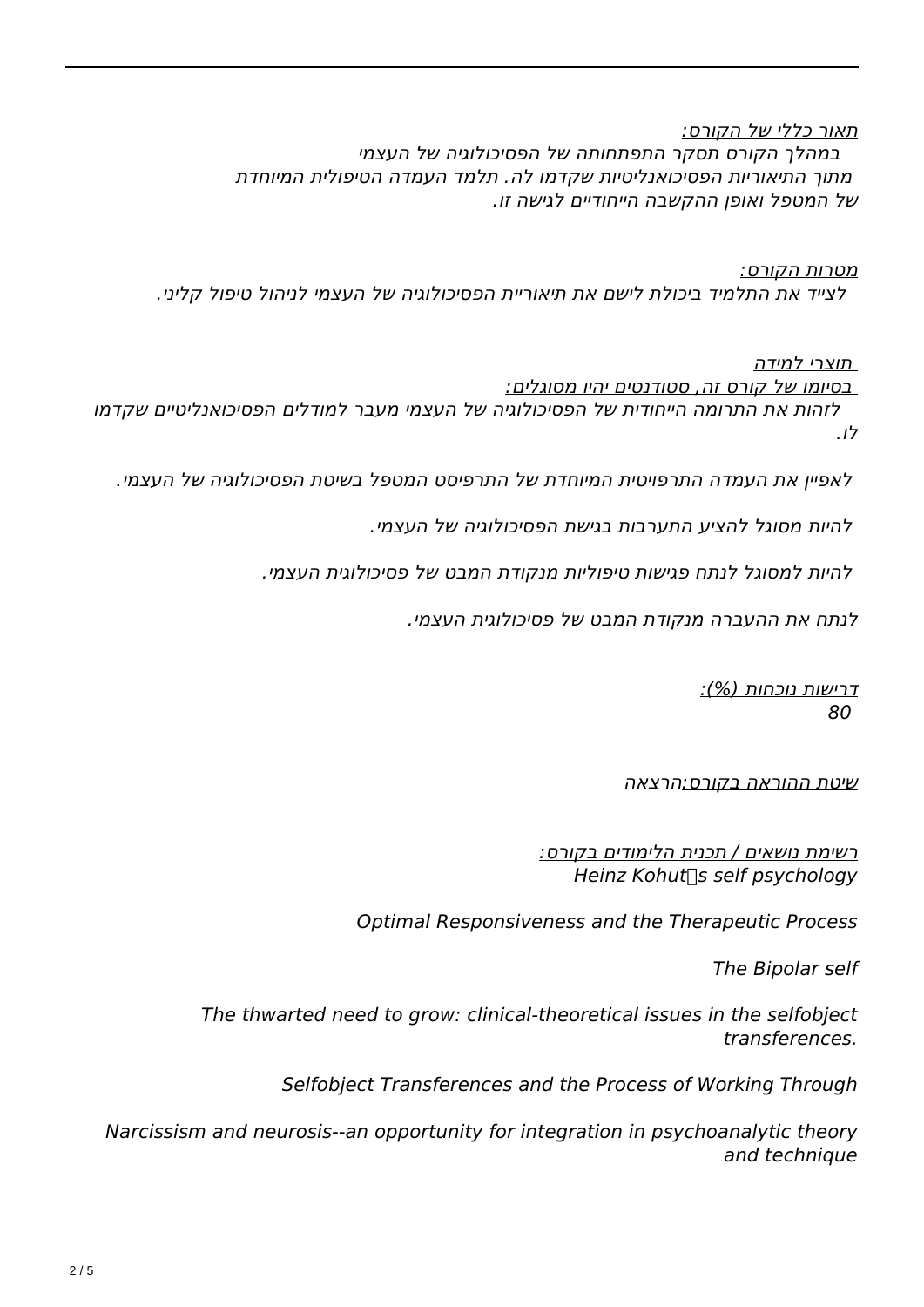*The two analyses of Mr. Z* 

A current perspective on difficult patients (Kohut's legacy)

*Empathy: A mode of analytic listening.* 

*Defense analysis and self psychology* 

**On Empathy (Kohut)** 

The richer encounter with aggression enabled by the Kohutian approach

*Psychotherapy of a Lower Level Borderline Personality Disorder* 

**Psychotherapy of a Narcissistic Personality Disorder** 

**Burnout of therapists** 

*חומר חובה לקריאה:*

Baker, H. S., & Baker, M. N. (1987). Heinz Kohut Sself psychology: An overview. *American Journal of Psychiatry, 144(1), 1-9.* 

*Bacal, H. A. (1985). 16 Optimal Responsiveness and the Therapeutic Process. Progress in self psychology, 1, 202-227.* 

*Kohut, H. (2009). The Bipolar self. In The restoration of the self. University of* **Chicago Press.** 

*Ornstein, P. (1985). The thwarted need to grow: clinical-theoretical issues in the* selfobject transferences. The transference in psychotherapy: clinical management. *New York: International Universities Press. The Many Dimensions of Transference, 33-50. 33,*

*Ornstein, A. (1990). Selfobject Transferences and the Process of Working Through. Progress in self psychology, 6, 41-58.* 

*Kulka, R. (1988). Narcissism and neurosis--an opportunity for integration in psychoanalytic theory and technique. The International journal of psycho-analysis, 521. 69,*

*Kohut, H. (1979). The two analyses of Mr. Z. International lournal of Psychoanalysis, 60(3)*, 3-27.

*Brandchaft, B., & Stolorow, R. (1984). A current perspective on difficult patients.* Kohut's legacy: Contributions to self psychology, 117-134.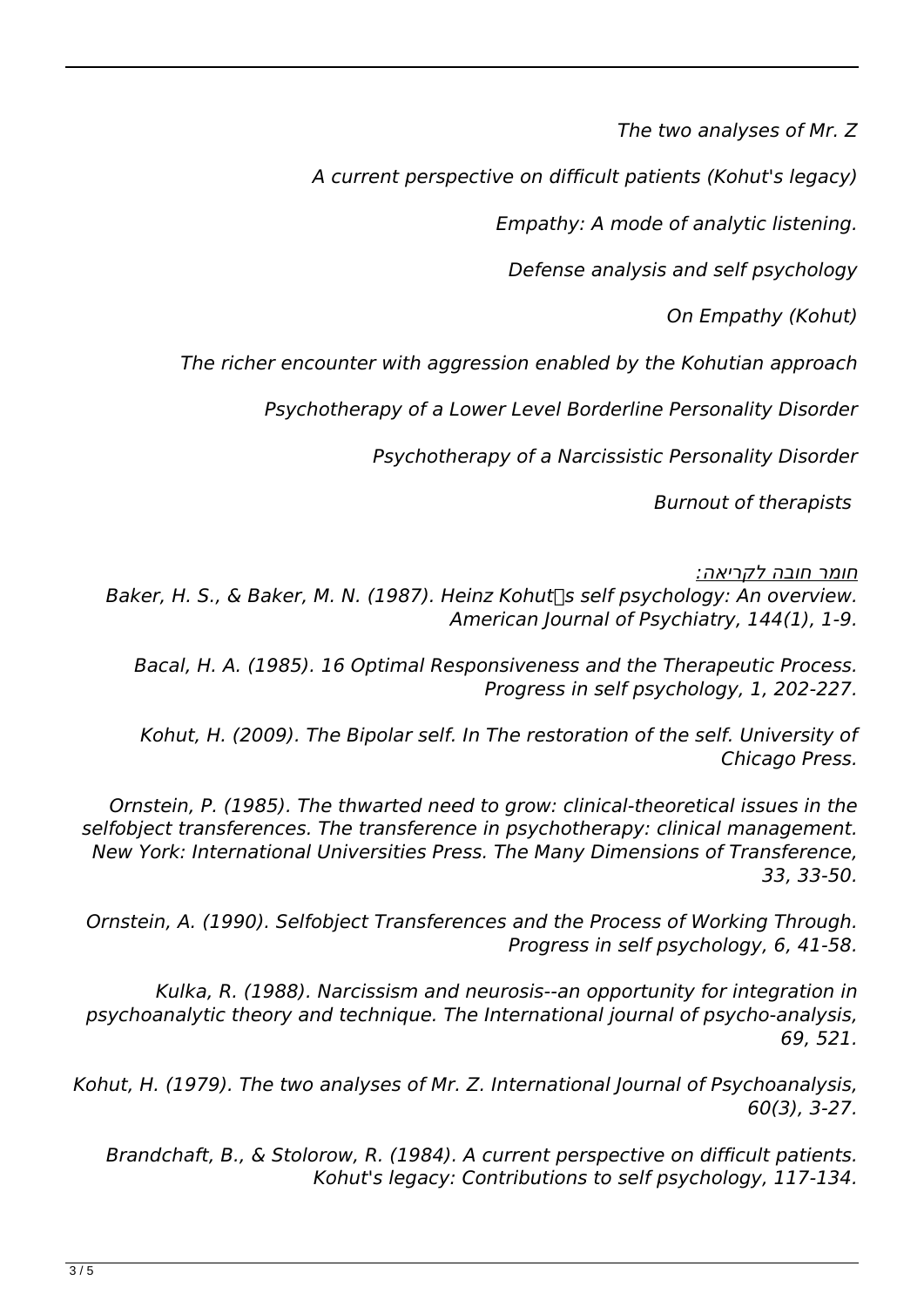*Schwaber, E. (1981). Empathy: A mode of analytic listening. Psychoanalytic Inquiry, 357-392. ,(3)1*

*Newman, K. (1980). Defense analysis and self psychology. Advances in self 263-278. ,psychology*

*Kohut, H. (2010). On Empathy 1. International Journal of Psychoanalytic Self Psychology, 5(2), 122-131.* 

*Bachar, E. (2000). The richer encounter with aggression enabled by the Kohutian* approach. PSYCHOANALYSIS AND PSYCHOTHERAPY, 17(2), 171-192.

*Nagel, B. (1991). Psychotherapy of a Lower Level Borderline Personality Disorder. In*

*Masterson, J. F., Tolpin, M., & Sifneos, P. E. (Eds). Comparing Psychoanalytic -Psychotherapies: Developmental, Self, and Object Relations: Self Psychology, Short* term Dynamic. Brunner/Mazel 4-38.

*Klein, R. (1991). Psychotherapy of a Narcissistic Personality Disorder. . In Masterson, J. F., Tolpin, M., & Sifneos, P. E. (Eds). Comparing Psychoanalytic -Psychotherapies: Developmental, Self, and Object Relations: Self Psychology, Short* term Dynamic. Brunner/Mazel 39-74.

*Brothers, D. (2008). In the Ashes of Burnout Lost (and Found) Faith. In Toward a Psychology of Uncertainty: Trauma Centered Psychoanalysis Analytic Press, New 177-195. York*

*Geist, R.A. (2012). When Connections Collapse: A Discussion of Doris Brothers*  $\Box$   $\Box$ *In the Ashes of Burnout* []. International Journal of Psychoanalytic Self Psychology 7(1).

*חומר לקריאה נוספת:*

*Orange, D. M. (2010). Recognition as: Intersubjective vulnerability in the* psychoanalytic dialogue. International Journal of Psychoanalytic Self Psychology, *5(3)*, 227-243.

*Jessica Benjamin Ph.D. (2010): Can We Recognize Each Other? Response to Donna <u>Drange. International Journal of Psychoanalytic Self Psychology, 5(3), 244-256.</u>* 

> *Donna M. Orange Ph.D. and Psy.D. (2010): Revisiting Mutual Recognition: Responding to Ringstrom, Benjamin, and Slavin. International Journal of Psychoanalytic Self Psychology, 5(3), 293-306.*

> > *הערכת הקורס - הרכב הציון הסופי:*